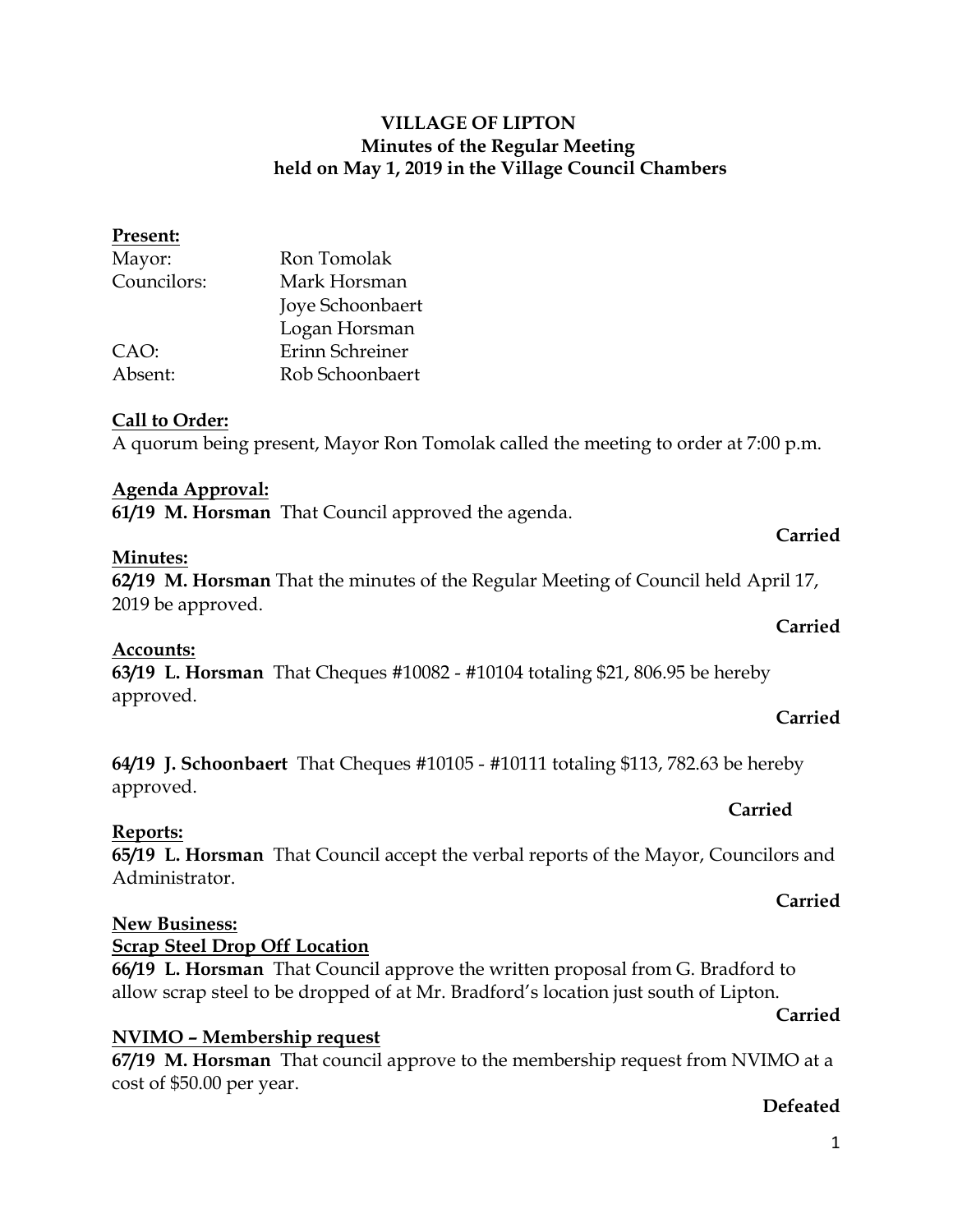# **2019 Municipal Tax Mill Rate**

**68/19 M**. **Horsman** That Council approves the 2019 Municipal Mill Rate to be set at 5 mills.

# **2019 Education Property Tax Mill Rates**

**69/19 M. Horsman** That Council approves the 2019 Education Property Tax Mill Rates, attached to and forming a part of these minutes, as presented.

# **Commissionaires – Bylaw Enforcement Services**

**70/19 J. Schoonbaert** That Council approves entering into a contract with the Commissionaires to provide the Village of Lipton with Bylaw Enforcement services. The contract is commence on June 1, 2019 and ends October 31, 2019. The Bylaw Enforcement Officer will be working 4 hours biweekly at a total cost of \$2244.00.

## **April 2019 Financial Statement**

**71-19 M. Horsman** That Council approves the April 2019 Financial Statement, attached to and forming a part of these minutes, as presented.

# **December 2018 – February 2019 Bank Reconciliation Statements**

**72-19 L. Horsman** That Council approves the December 31, 2018, January 31, 2019 and February 2019 bank reconciliation statements, attached to and forming a part of these minutes, as presented.

# **Sask Housing Corporation – Housing Authority Representatives**

**73-19 J. Schoonbaert** That Council approves the appointment of Allen Bausmer and Donna Lutz to the Lipton Housing Authority Board.

# **SUMA - Cannabis Excise Tax**

**74-19 J. Schoonbaert** That Council agrees to send a letter of support to SUMA to lobby on the Municipalities behalf to obtain a portion of the Cannabis Excise tax.

# **June Council Meeting Date**

**75-19 M. Horsman** That Council agrees to change the June 2019 meeting date from June 5, 2019 to June 12, 2019 due to the CAO being away at the UMAAS Conference.

## **Carried**

**Carried**

## **Carried**

# **Carried**

**Carried**

# **Carried**

**Carried**

**Carried**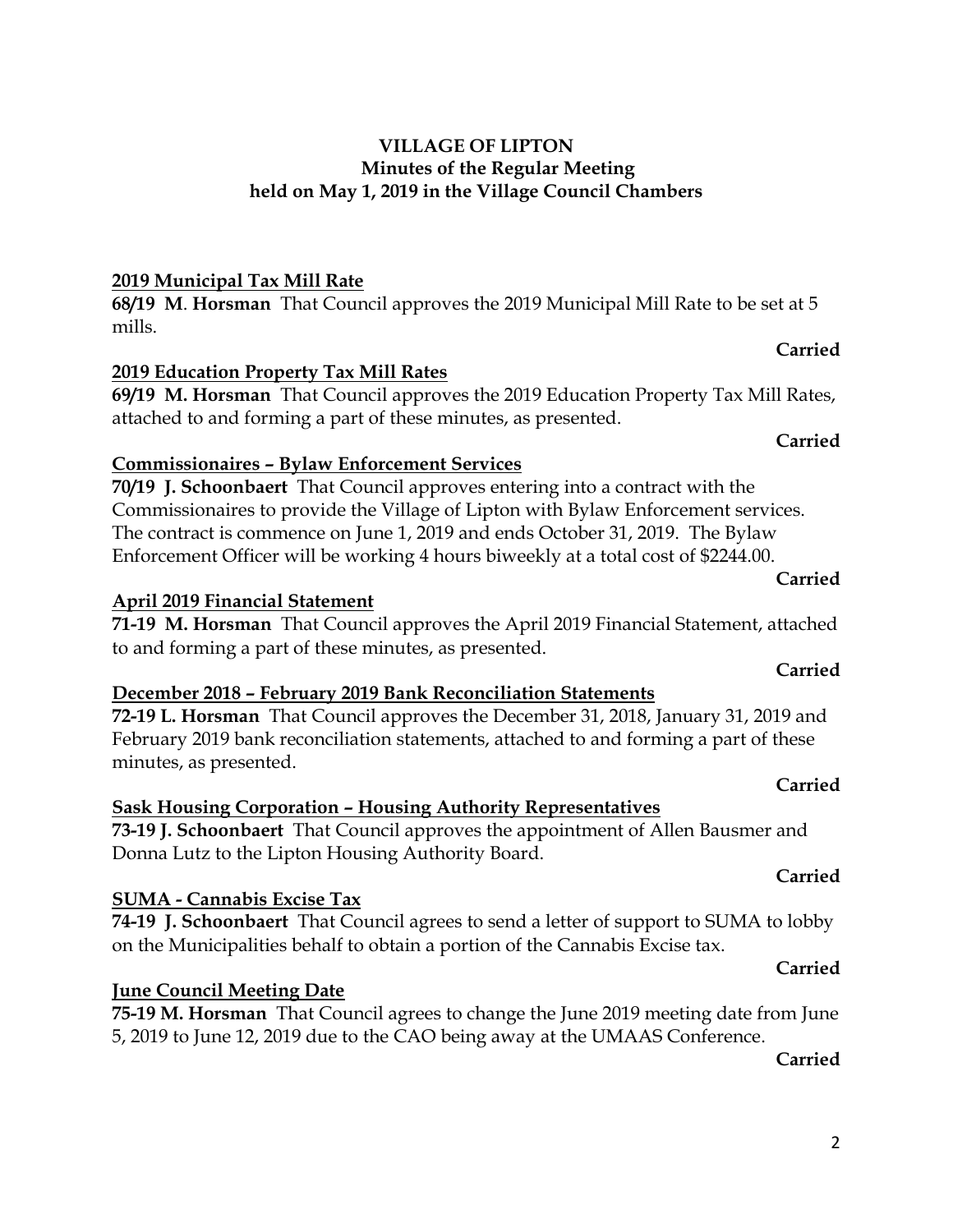# **Mud Bogs – Water Request**

**76-19 M. Horsman** That Council agrees to install a valve that bypasses the RO water system to provide the Mud Bogs with water for their June 8<sup>th</sup>, 2019 event. The water must be collected during work hours.

# **Lipton Parks & Rec – Fairgrounds use**

**77-19 M. Horsman** That Council approves the request from Lipton Parks and Recreation Committee to hold Movie in the Park nigh on July 20, 2019 and August 17, 2019. The Committee is responsible for the set up and clean-up of the fairgrounds.

# **Village Office – Hours of Operation**

**78-19 J. Schoonbaert** That Council approves the hours of operation for the Village Office be Monday to Friday 8:30 am to 4:30 pm and that we will be open over the lunch hour.

# **Hiring of Assistant Administrator**

**79-19 L. Horsman** – That the CAO be given permission to hire an Assistant Administrator with a starting wage of \$18.00 to \$20.00 per hour plus benefits and pension.

# **Foreman – Wage Increase**

**80-19 J. Schoonbaert** That Council approves an increase of \$2.00 per hour for Village Foreman C. Reynolds to start May 1, 2019.

# **Ideal Events - Community Event Permit**

**81-19 L. Horsman** That Council approves the request for a Community Event Permit for Ideal Events for hosting the Julian Austin concert on Saturday, June 29, 2019 at the Lipton Community Rink from 6:00 pm to 2:00 am.

# **Lipton Mud Bogs – Community Event Permit**

**82-19 M. Horsman** That Council approves the request for a Community Event Permit for the Lipton Mud Bogs for hosting annual mud bogs at the Lipton Fair Grounds on Saturday, June 8, 2019 from 11:00 am to 8:00 pm.

# **Correspondence**

**83/19** J**. Schoonbaert** That all correspondence be filed as provided.

## **Carried**

# **Carried**

**Carried**

## **Carried**

## **Carried**

**Carried**

# **Carried**

**Carried**